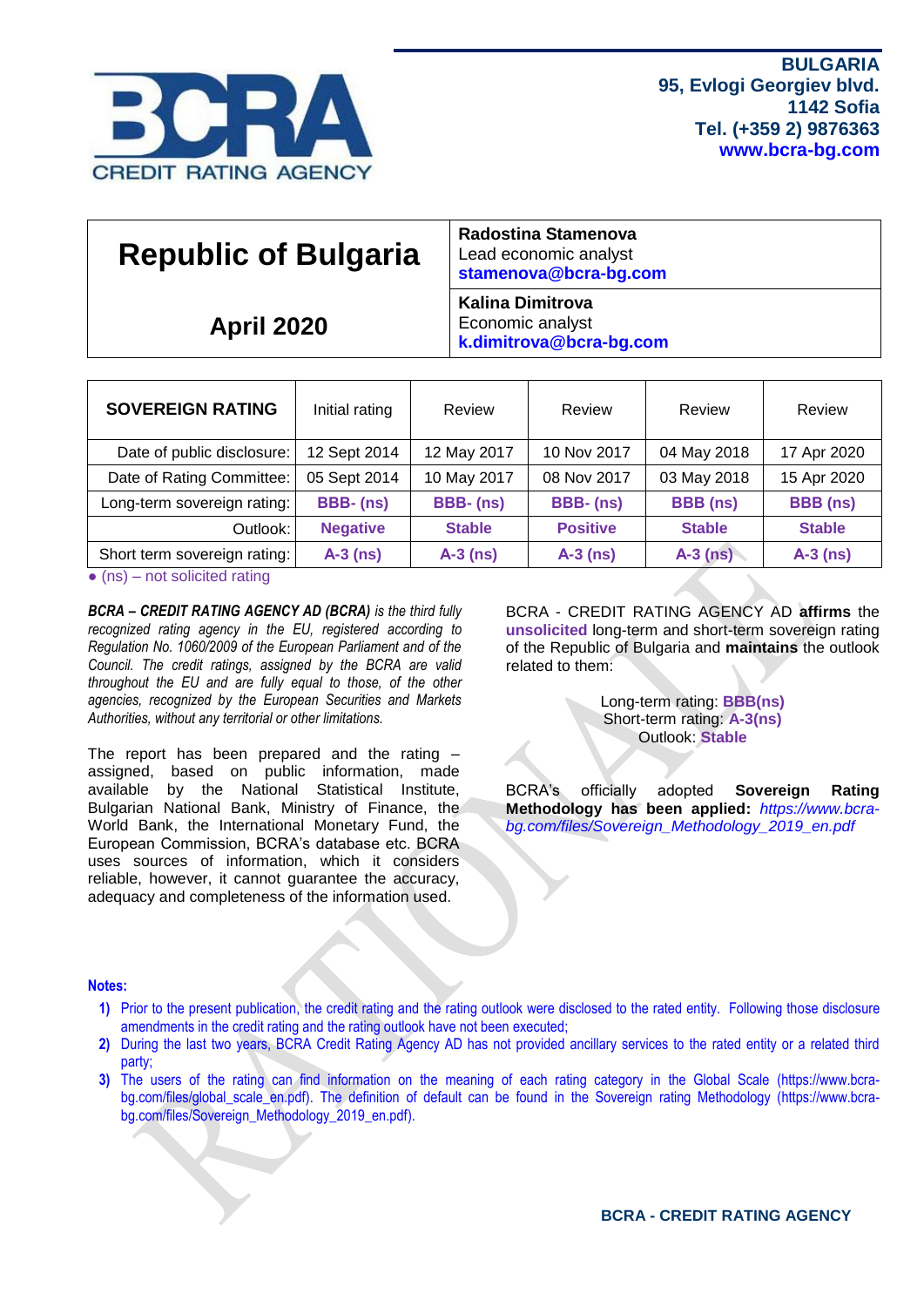

#### **Overview**

The year (2020) began in positively for Bulgaria from a political perspective with the composition of local authorities having renewed, and the preparation of the country for Banking Union membership and the corresponding inclusion of the lev in ERM II in progress. However, after the emergence of the worldwide COVID-19 pandemic the addressing the issue turned into one of the main priorities in Bulgaria as well as in all its political and economic partners. A state of emergency was declared in the country on the 13th of March 2020 due to the unprecedented crisis, followed by a number of legislative measures by the government to curb the negative economic impact. The effects are yet to be measured and evaluated, and at this stage, the projections are at risk of inaccuracy due to global uncertainty about the outcome of the situation.

**Figure 1: Contributions to real GDP growth: 2015 – 2019**



*Source: National Statistical Institute*

The **growth of the Bulgarian economy** accelerated from 3.1% in 2018 to 3.4% in 2019, yet, the positive contribution of domestic demand has generally weakened. Against the backdrop of favourable developments in the labour market over the past year and lending growth, consumer spending on households reported accelerated growth rates of 5.8% in real terms, and public consumption also contributed positively to overall economic activity growth in 2019. On the other hand, the increased uncertainty reflects on the investment decisions of the companies in the country. Gross fixed capital formation lost momentum, recording real growth of 2.2% against 5.4% in 2018, and changes in inventories have a firmly restricting effect on GDP growth in 2019. Concurrently, the negative contribution of net exports reduced significantly, mainly due to deceleration in imports. The decline in inventories and the low investment demand in the country restrained the real growth of imports to 2.4% from 5.7% in 2018. In turn, the growth

**tel.: (+359-2) 987 6363 www.bcra-bg.com** 

of real exports increased by 0.2 pp. on an annual basis - up to 1.9%, but remained suppressed by weak external demand.

**Figure 2: Contribution to real GVA growth: 2015 - 2019**



Services and industry are the main economic drivers of the supply side. In 2019, the GVA growth slowed down by 0.5 pp. up to 3% annually. All sectors had a positive contribution to overall growth over the past year. The slowdown owed largely to the slower dynamics in the services sector, reporting real growth of 3.1% compared to 5.8% in 2018. The GVA of the industrial sector increased by 2.6% in 2019, after a decline of 1.5% in 2018. Construction sector advanced by 3.4%.

Nominal exports of goods accelerated to 4.2% in 2019, while imports grew at a rate of 3.6%. Export acceleration is mainly related to third countries, which is why the relative share of exports to the EU dropped slightly to 66.4%. At the same time, deceleration in imports was more pronounced in imports from third countries. Changes in the structure in 2019 were largely influenced by the dynamics of energy resources and consumer goods. Trade of investment goods has generally slowed down and metals trade declined on an annual basis, in line with the slowdown in euro area industrial production over the past year.

The current crisis, caused by the spread of the coronavirus, has significantly changed our expectations for the development of both the Bulgarian and the world economy. Economic sectors with a constrained activity are currently the most affected, but a significant decline in value-added is also expected in those that are highly dependent on global supply chains or highly sensitive to consumer behaviour. Although direct effects vary across sectors, virtually all economic activities in the country will bear the indirect effects of the overall decline in expenditure components of GDP.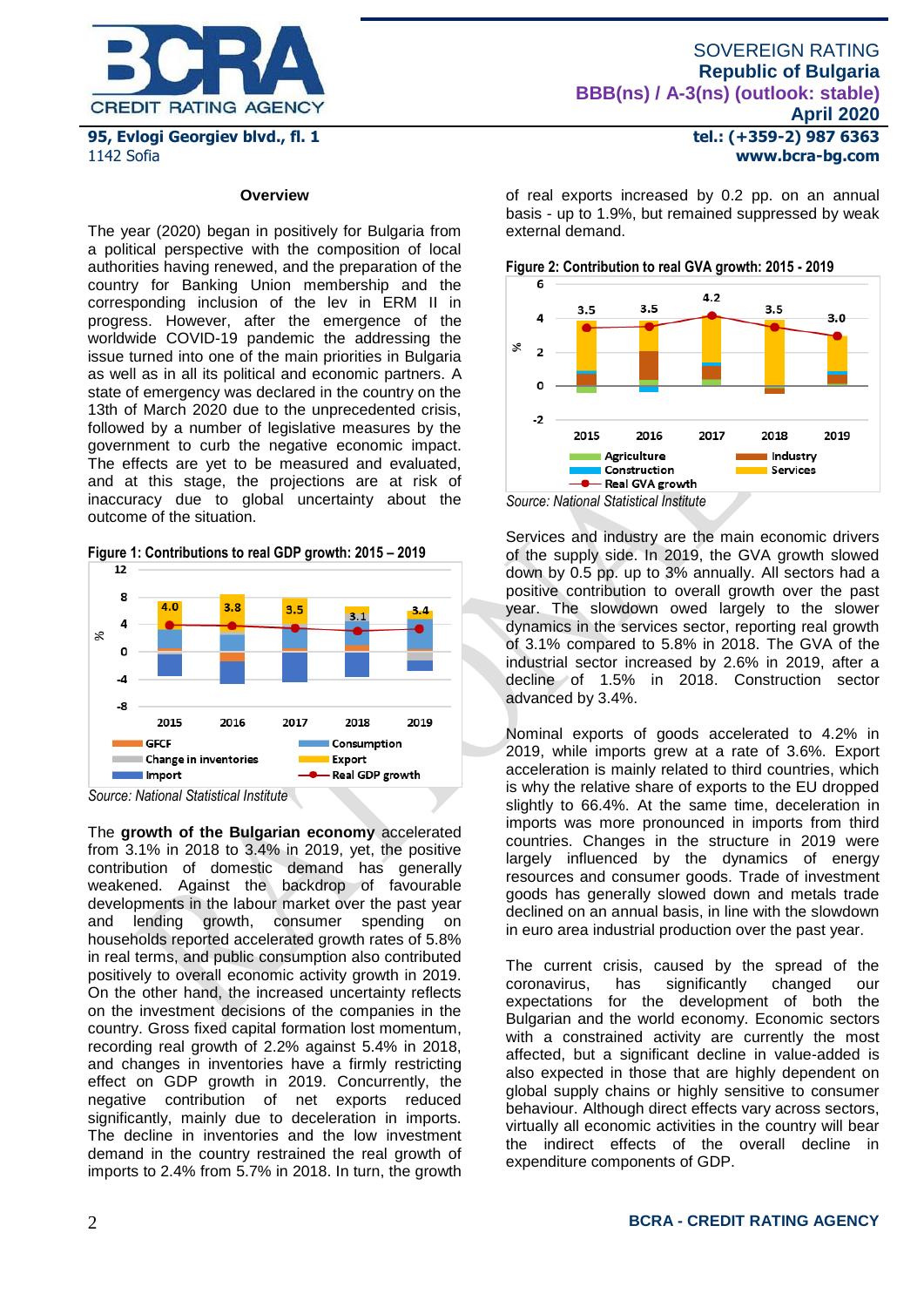

The main drivers of growth - private consumption, investment, and exports - will be severely curtailed, leading to a real decline in GDP this year. Consumer spending will decrease as a result of emergency measures introduced in the country, the sharp jump in unemployment, and a decline in household disposable income. High uncertainty will additionally effect in limiting consumption in order to generate savings. Uncertainty will have an even worse impact on private investment in the country. The economies of Bulgaria's major trading partners will be similarly affected so the external demand will continue to deteriorate. Concurrently, the fulfilment of the outstanding export orders is much more difficult due to the barriers introduced in the pandemic conditions, which will cause a serious decline in the export of services. On the other hand, the negative contribution of net exports will be partially offset by the expected decrease in imports into the country.





The **current account** has reported a surplus since 2013. The positive balance increased by EUR 1 679 million on an annual basis in 2019, reaching EUR 2 452 million (4% of GDP). The main driver of this trend was the 32.5% drop in the primary income deficit, which was mainly due to the lower amount of direct investment income paid. The trade deficit reduced to EUR 1 686 million compared to EUR 1 858 million in 2018 due to the faster growth of goods exports relative to imports in the past year. At the same time, the surplus in trade in services increased by 13.2%, and the positive balance in the secondary income reported annual growth of 14.5%.

In 2019, the flow of **foreign direct investment<sup>1</sup>** in Bulgarian economy amounted to EUR 1 092 million (1.8% of GDP), increasing with EUR 64 million

**tel.: (+359-2) 987 6363 www.bcra-bg.com** 

compared to the previous year. Growth in investment flows is due entirely to debt instruments, while equity investments recorded a net outflow, and the reinvested earnings declined on an annual basis.





*Source: Bulgarian National Bank*

**Gross external debt** at the end of 2019 amounted to EUR 34 071 million. The debt-to-GDP ratio of the country reported a decline of 4.1 pp. on an annual basis reaching 56.2% of GDP, while in nominal terms debt increased by EUR 269 million. Debt rose in all sectors except for the general government, which recorded a decrease of EUR 113 million compared to the end of 2018. Long-term debt dominated the maturity structure with a share of 75.3%, while the coverage of short-term external debt with international reserves reached 294.9%.

**Net external debt** at the end of 2019 was negative at EUR 2 176 million or 3.6% of GDP. The decrease of EUR 784 million as compared to the end of 2018 owed to a larger increase in gross external assets than in gross external debt. The improved external sustainability of the country was also evidenced by the improvement in the **net international investment position**, the negative balance of which fell to 31.6% of GDP compared to 36.8% at the end of 2018.

**BNB's international reserves** amounted to EUR 26 503 million at the end of March 2020, which represented an increase of 5.9% compared to the same period of the previous year. Reserve adequacy indicators have traditionally maintained high levels. At the end of 2019, the proportion of reserves to the average imports of goods and non-factor services for the last 12 months stood at 8.2 months, while the coverage of the monetary base equalled to 149.6% - a solid buffer used by the central bank to ensure the stability of the currency board in the country.

1

<sup>1</sup> *Reported in accordance with the directional principle.*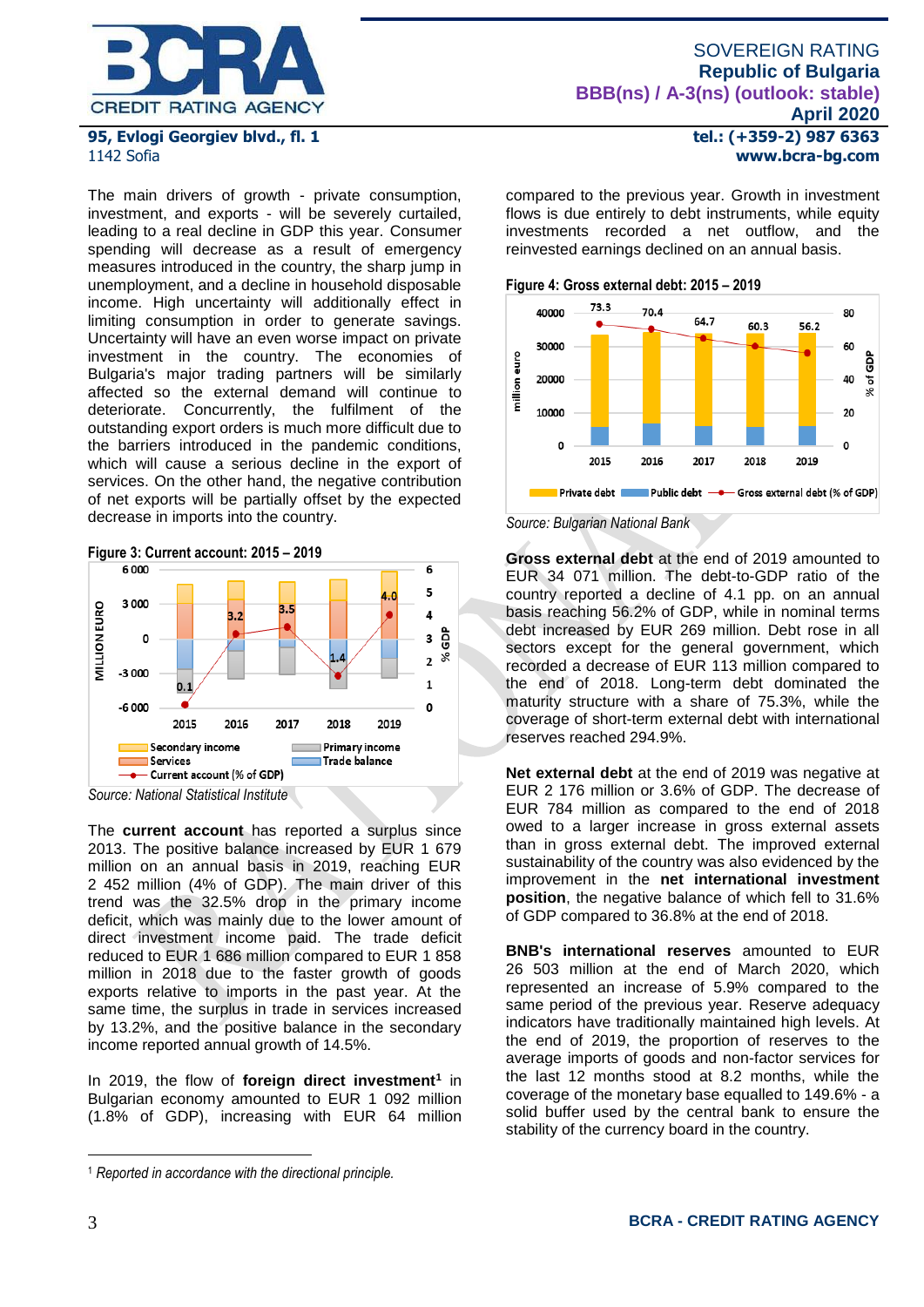

Over 2019, the **labour market** registered record-low unemployment (4.2% of the active population over the age of 15) and record-high employment (54.2%) for the last 15 years. In this situation, however, the low economic activity of young people up to 29 years (NEET rate of 16.7%) and the accelerating dispersion of regional unemployment rates from 20.2% in 2015 to 58.0% in 2019 signal continuing structural problems. We expect labour market conditions to deteriorate during 2020 and unemployment to rise notably.

Labour **incomes** also maintained an upward trend over the past year. The average monthly gross salary reached BGN 1 274 (EUR 651), with double-digit growth in both the private and public sectors, as well as a 10% increase in the country's minimum wage. Despite its rapid growth, the purchasing power of the population reached only half of the EU average by 2018, measured by GDP in PPS per capita. Accordingly, the growth rate of total labour costs ranked Bulgaria second after Romania and well above the European average in 2019.

**Figure 5: HICP – an annual rate of change: 2017 – 2019**



The HICP average annual **inflation** was 2.5% in 2019, reflecting a slight slowdown in its rate from 2018 (2.6%). The main inflation driver was food prices, which were higher by 4.9% on average in 2019. Foods occupy a larger relative share in the Bulgarian consumer basket, which is why the average annual inflation measured by the consumer price index reached 3.1% in 2019.

We expect a slowdown in the inflation rate this year due to the complex influence of various factors. The economic effects of the unprecedented health crisis the decline in employment, the limitation on disposable income and increased uncertainty - will contribute to lower demand and consequently a fall in the prices of many services and durables. On the other hand, the upward trend in food prices will be continued and strengthen its role as a major inflationary driver in the coming months. Concurrently, **tel.: (+359-2) 987 6363 www.bcra-bg.com** 

the collapse in world oil prices, the fall in fuel consumption and the significantly lower import prices for natural gas will lead to a fall in energy commodities' prices, which will indirectly limit overall price increases.





Bulgaria has entered the current crisis with a stable **fiscal position**. In 2019, the Consolidated Fiscal Program posted a cash deficit of 1% of GDP, against a budgetary target for a deficit of 2.1% of GDP and after three consecutive years of surplus (2016-2018). Total budget revenue grew by 11.1% on an annual basis in line with favourable macroeconomic developments over the past year and the expenditure - by 14.4%. Expenditure dynamics were mainly determined by the higher capital expenditures, the increase in personnel costs, as well as the higher social and health insurance payments. The 2019 deficit was largely due to the one-off costs for the purchase of U.S. F-16 fighter jets. Excluding the effect of prepaid capital expenditures, the budget balance is positive on both an accrual and a cash basis.

The initial budgetary target for 2020 was to achieve a balance. The COVID-19 crisis, however, led to an extraordinary **revision** of the estimates due to the expected revenue shortfalls and the need to incur additional costs. The forecast balance under the Consolidated Fiscal Program changes to a deficit of BGN 3.5 billion or 3% of the projected GDP according to the revision. The overall increase in spending provides funding for measures to support the economy, and the originally planned expenditures are not to be reduced. The State will assume 60% of the amount of insurable income and due social security contributions paid by the employers in order to preserve employment and support business. Employers with suspended activities or a sharp fall in earnings will be eligible for this measure, and compensation will be paid for the period of the state of emergency, but no more than three months. In this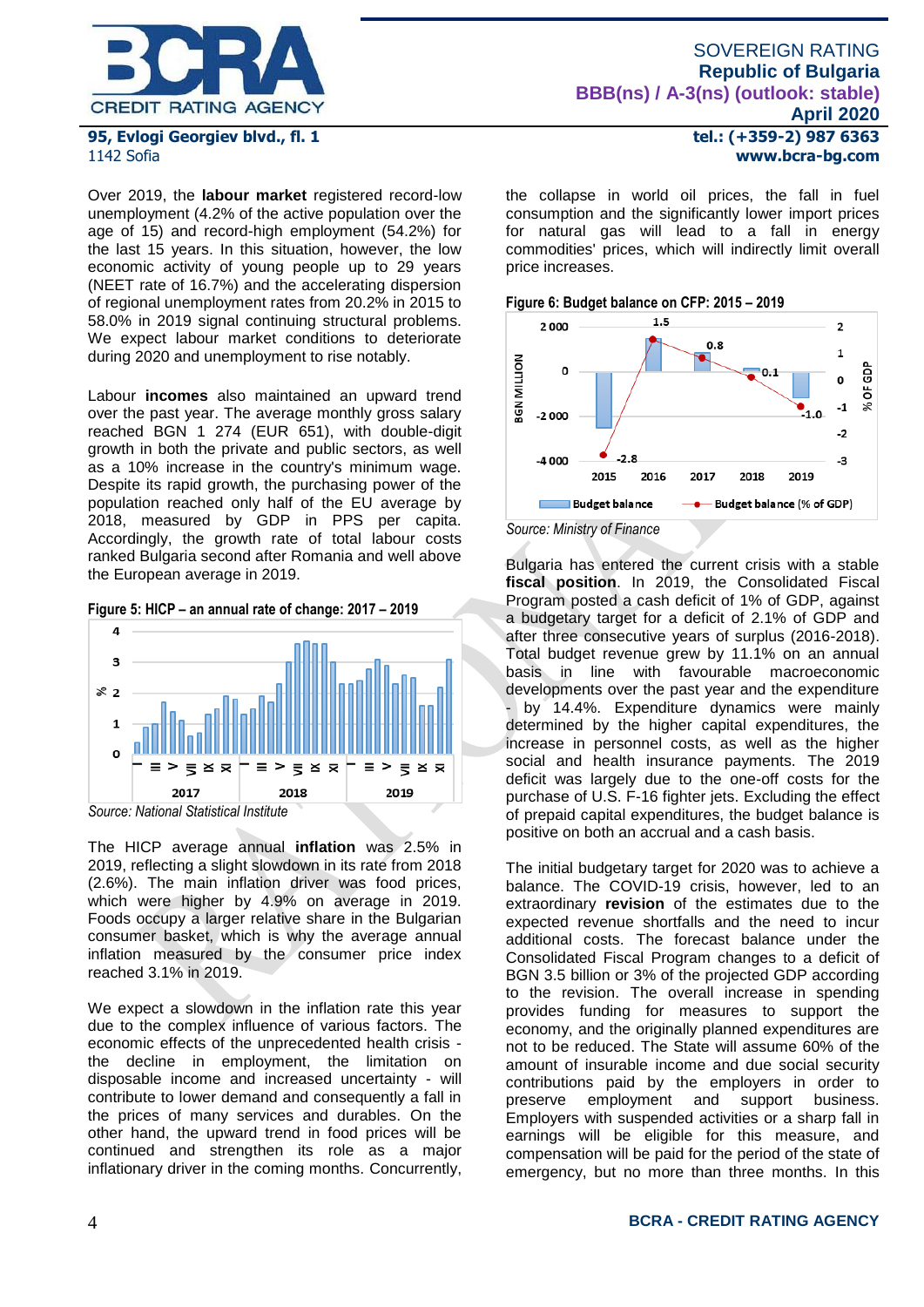

regard, additional expenditures of BGN 1 billion are planned under the budget of the unemployment fund, from which the compensation under the 60/40 scheme will be paid. Another BGN 430 million is planned to compensate for the expected underexecution of the revenues on the General State Insurance Fund budget. A rise in the Bulgarian Development Bank's capital by BGN 700 million is another important measure to support the economy. They will be used for portfolio guarantees to commercial banks: BGN 500 million will be directed to business loans, and BGN 200 million will guarantee interest-free consumer loans for employees on unpaid leave. The maximum amount borrowed counts to BGN 4 500, at one time or in three tranches of BGN 1 500 each. Interest expenditures also increase, by BGN 70 million, given the envisaged increase in debt financing.

The revision is based on the macroeconomic forecast of the government for a 3% drop in GDP, a 2 pp. an annual increase in unemployment up to 6.2%, zero inflation, and a double-digit decline in the country's exports. Under this scenario, the underexecution of annual revenue is estimated at about BGN 2.44 billion. Against the background of the general uncertainty, however, this forecast may also be quite optimistic, which means that a new revision of fiscal parameters is possible until the end of the year.





*Source: Ministry of Finance*

**The government debt** amounted to BGN 22 023 million or 18.6% of GDP at the end of 2019, which was an absolute decrease of BGN 43 million compared to the end of 2018 and a decrease of 1.5 pp. in its ratio to GDP. The reduction owed to the regular repayments of outstanding debt in excess of the amount of the new debt. In 2019, government securities totalling to a value of BGN 969.8 million in nominal terms were placed on the domestic market (including a 10.5-year issue of BGN 400 million and a **tel.: (+359-2) 987 6363 www.bcra-bg.com** 

20-year issue with a nominal value of BGN 569.8 million). The government used the funds raised to partially finance the purchase of F-16 fighter jets.

The urgent 2020 budget revision includes an increase in the limit for assuming new debt from BGN 2.2 billion to BGN 10 billion. The nominal value of the debt issued since the beginning of the year amounted to BGN 1.2 billion, which means that, if necessary, the government can issue another BGN 8.8 billion by the end of 2020. The maximum nominal amount of debt to be assumed under the Government of Bulgaria's global medium-term note (GMTN) programme has been also adjusted to ensure flexibility and speed in debt management, from EUR 8 billion to EUR 10 billion of which EUR 5.1 billion has already been issued in 2015 and 2016.





*Source: Ministry of Finance*

<u>.</u>

The interest rate and currency structure of the government debt minimize the risks of servicing it. Floating interest rate debt accounted for only 3.7% of total central government sub-sector<sup>2</sup> debt at the end of 2019. Euro-denominated debt predominated in the currency structure with 79.5% share followed by national currency debt with a share of 20.1%, which resulted in a low currency risk in the context of the currency board operating in the country.

The available funds in the **fiscal reserve** account of the country serve as a buffer against liquidity risk. As of the end of February 2020, these funds amounted to BGN 10 636 million, reporting an increase of BGN 1 868 million compared to the end of 2019. The total amount of payments on government securities maturing in the current and the next year equals to

<sup>2</sup> The Central Government debt amounted to BGN 23 556 million or 19.9% of GDP at the end of 2019. A decrease of BGN 337 million was reported or a 1.9 pp in its ratio to GDP compared to the level of debt in 2018.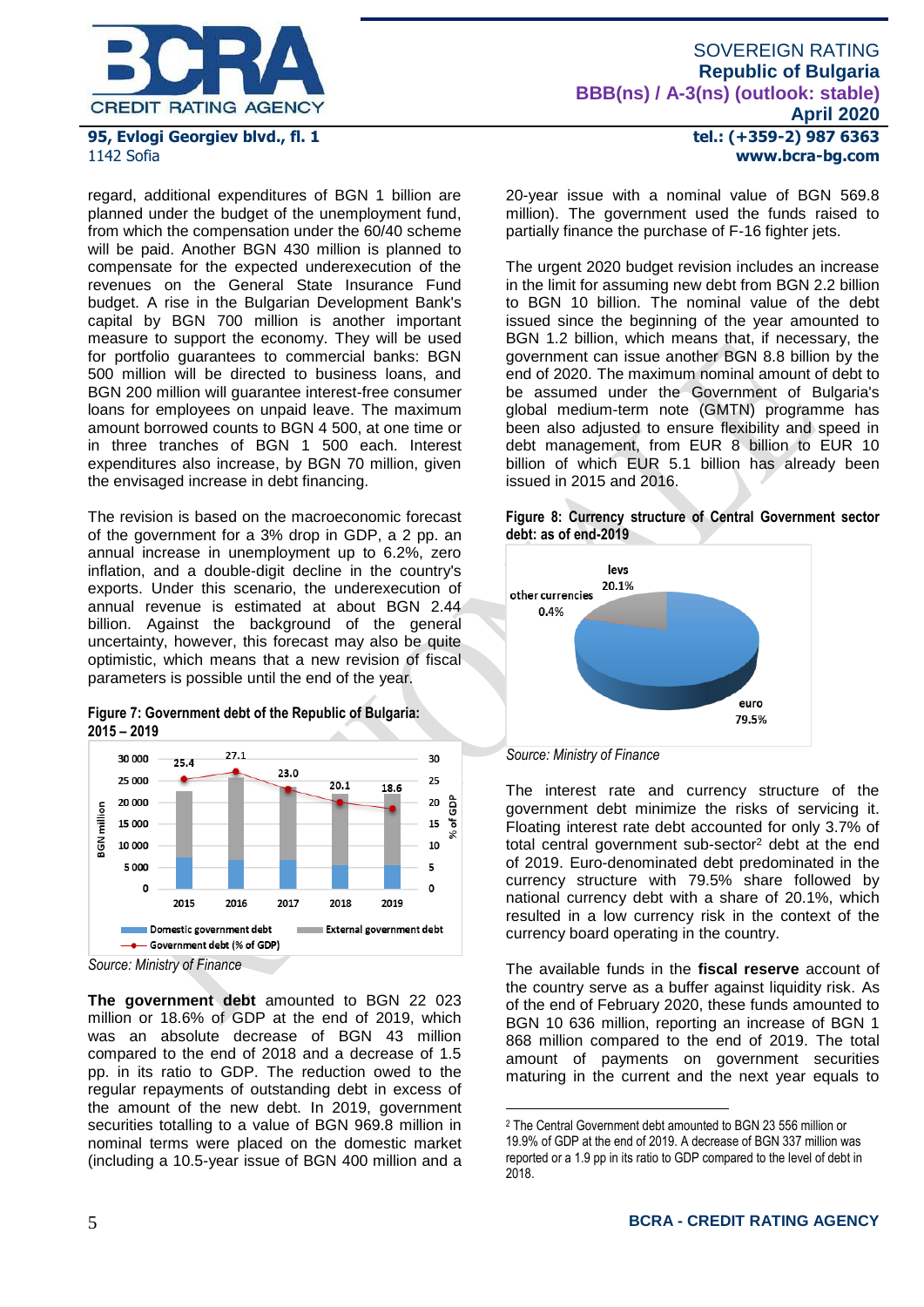

BGN 1 120 million. Significantly larger tranches are outlined for the period 2022-2024, during which three of the Eurobond issues are going to mature.

**Figure 9: Long-term interest rate for convergence assessment purposes: I 2018 – II 2020** 



*Source: Eurostat*

Government debt sustainability is also underpinned by the low share of interest payments, which amounted to only 1.5% of total revenues in 2019. Bulgarian government securities have the lowest **yield** among the non-euro area EU Member States. The long-term interest rate for convergence assessment purposes lowered to a historical low of 0.12% in February 2020 and slightly increased to 0.15% in March. The spread of the coronavirus, the expected recession, and serious fiscal spending will generally increase prudence on debt markets and increase the required yield. Nevertheless, we do not currently consider there is a risk of access to financing for the Bulgarian government given the low public debt-to-GDP ratio.

In 2019, the **banking sector** has continued its overall positive development, remaining dynamic, profitable, and consolidating itself whereas total assets further increased. Liquidity is significant and is being supported by the steady growth of the deposit base. This generates confidence in the sector, which is expected to meet the challenges in 2020.

In 2019, the size of the banks' gross credit portfolio (excluding credit institutions) maintained its upward trend and grew by 8.8% annually (8.6% in 2018) with the major contribution of loans to households. Credit growth in Bulgaria also favours the process of improving the quality of bank portfolios. The share of non-performing loans fell to 6.5% (7.6% at the end of 2018), while the coverage ratio of NPLs with inherent impairment remained close to that reported in recent years (48.6%). In 2020, we expect a reversal of the positive trend and an enhanced risk to the collection of loans, provided mostly towards sectors that ceased **tel.: (+359-2) 987 6363 www.bcra-bg.com** 

operations as a result of anti-epidemic measures in the country.

The importance of banks' capital adequacy increases along with the current and anticipated serious economic difficulties. Despite the accelerated growth of risk exposures over the last three years, the overall capital adequacy of the system remained high: 20.2%, compared to 20.4% at the end of 2018. There are variations in capital adequacy ratios among individual banks, as identified by the 2018-2019 ECB asset quality review. As of the beginning of 2020, the implementation of the two banks' capital plans agreed with the supervising authorities is underway to stabilize their capital positions.

On the 19 of March 2020, the Bulgarian National Bank, within its mandate, announced a package of measures aimed primarily at further strengthening the capital and liquidity of banks in the context of the COVID-19 pandemic. The measures are estimated at BGN 9.3 billion. They include capitalization of the profit generated in the banking system in 2019; a cancellation of the increases of the countercyclical capital buffer, scheduled for 2020 and 2021; reduction of foreign exposures to commercial banks. Also, following the announcement by EBA of guidelines on payment moratoria on performing customer exposures affected by pandemic measures (EBA/GL/2020/02), the Association of Banks in Bulgaria became involved in the initiative. Three standardized mechanisms for deferral and settlement of liabilities payable to banks are envisaged, one of which will be chosen by mutual agreement between banks and their clients for up to 6 months within 2020: deferral of principal and interest; deferral of principal; applicable to revolving products. Deferred liabilities under this framework will not be reclassified as non-performing and will therefore not lead to additional costs and capital requirements for banks.

### **Outlook**

**The stable outlook** reflects BCRA's opinion that risks to the country's credit rating are currently balanced. Given the pandemic situation, we expect a sharp decline in economic activity. We welcome the fact that Bulgaria has entered this crisis with a favourable fiscal position, having one of the two lowest levels of public debt in the EU. In our opinion, the depth of the recession depends to a large extent on both the length of social isolation measures and the adequacy of the government's economic recovery strategy. External imbalances have declined progressively in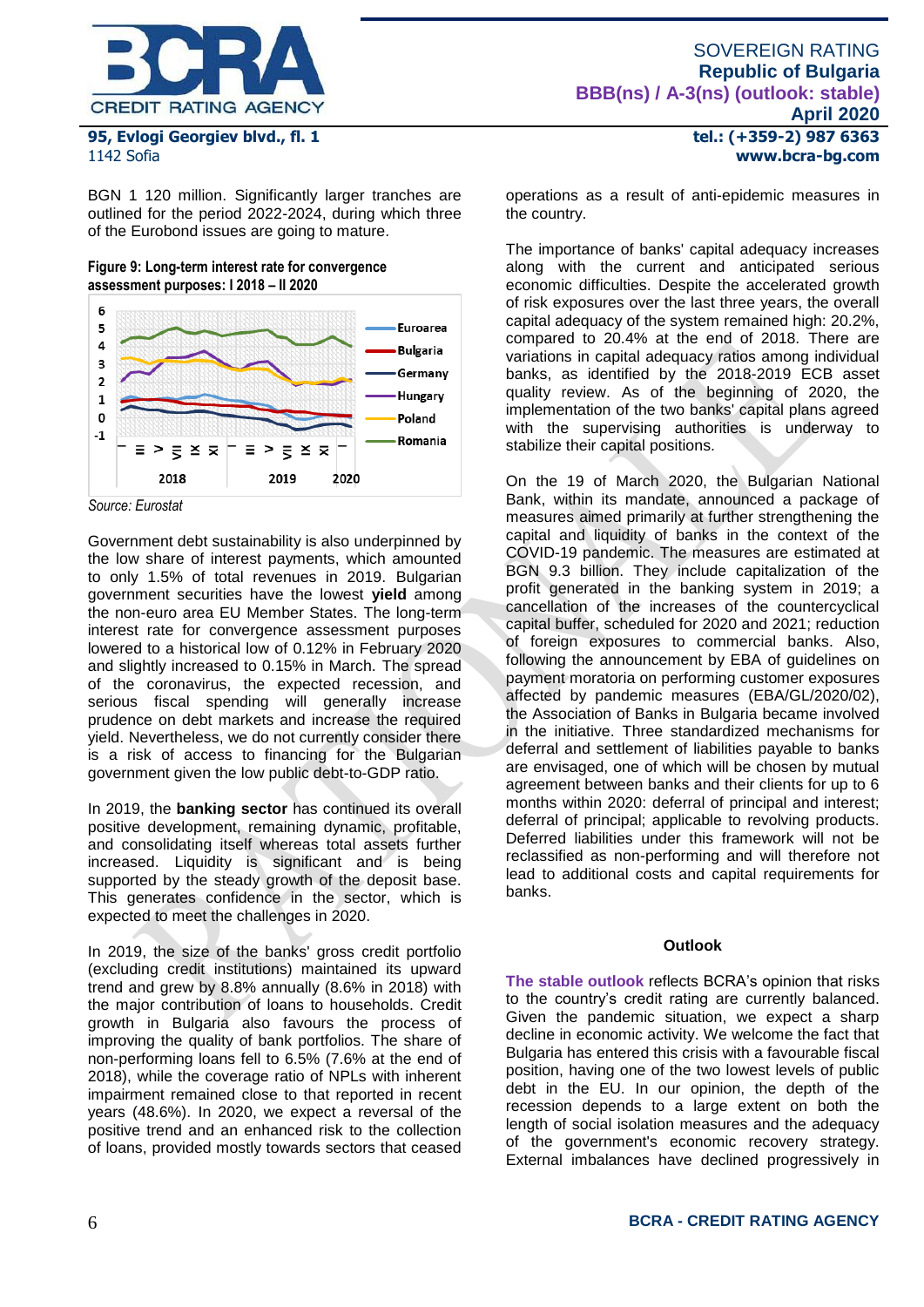

recent years. The country also maintains a high level<br>of foreign exchange reserves and currently of foreign exchange reserves and currently demonstrates relatively good resilience to short-term shocks. We expect the Government to continue its hard work on the Action Plan with measures to join the ERM II and the Banking Union, which would further help reduce financial risks. On the other hand, Bulgaria's sovereign rating remains limited by the low per capita income and estimations of institutional progress.

Factors that could lead to **positive** pressure on the Sovereign Rating and/or the Outlook include:

- Implementation of important structural reforms and progress in the fight against corruption;
- The inclusion of the Bulgarian Lev in ERM II;
- Acceleration of the real convergence to the EU average income level.

The Sovereign Rating and/or the Outlook would be **negatively** affected in case of:

- Emerging of political instability;
- A continued decline in economic activity;
- Deterioration of the budget balance (exceeding the forecast), leading to a serious increase in the level of government debt;
- Renewal of external imbalances and decline in international reserves;
- The emergence of stress in the financial system of the country.

# **Regulatory announcements**

### **Rating initiative:**

### **This rating is unsolicited**

| <b>Unsolicited sovereign rating</b>                    |                |  |  |  |  |
|--------------------------------------------------------|----------------|--|--|--|--|
| With Rated Entity or Related Third Party Participation | N <sub>O</sub> |  |  |  |  |
| <b>Access to Internal Documents</b>                    | NO.            |  |  |  |  |
| With Access to Management                              | NΩ             |  |  |  |  |

The complete version of BCRA's policy on unsolicited credit/sovereign ratings can be downloaded through the following link:

[https://www.bcra-bg.com/files/policy\\_unsolicited\\_rating\\_en.pdf](https://www.bcra-bg.com/files/policy_unsolicited_rating_en.pdf)

**tel.: (+359-2) 987 6363 www.bcra-bg.com** 

### **Summary minutes of the Rating Committee:**

On the 15th of April 2020, Rating Committee of BCRA – CREDIT RATING AGENCY (BCRA) had a session, on which the **Report regarding the affirmation of the unsolicited sovereign rating of Republic of Bulgaria** was discussed. The session was run by D.Sc. (Econ.) Mr. Kiril Grigorov, in his capacity as chairmen of the Rating Committee. The members of the Rating Committee discussed the grades of numerous credit rating factors included in the **Sovereign Rating Model** and analysed in the **Credit Rating Report** according to the **Sovereign Rating Methodology**.

The members of the Committee discussed the expected economic effects of the actions taken against the coronavirus, analysing in detail the following aspects:

- The expected decline in economic activity in the country and the significant deterioration of the external environment;

- The resilience of the economy to short-term shocks;

- Available fiscal space and the budgetary measures to support the economy;

- The level and structure of sovereign debt assessed positively in comparative perspective;

- The current condition of the banking sector, which was viewed as stable;

- The process of joining the Bulgarian lev to the ERM II, which we consider as an important step for the economic development of the country.

The current sovereign rating and the related outlook have been affirmed based on the above discussion.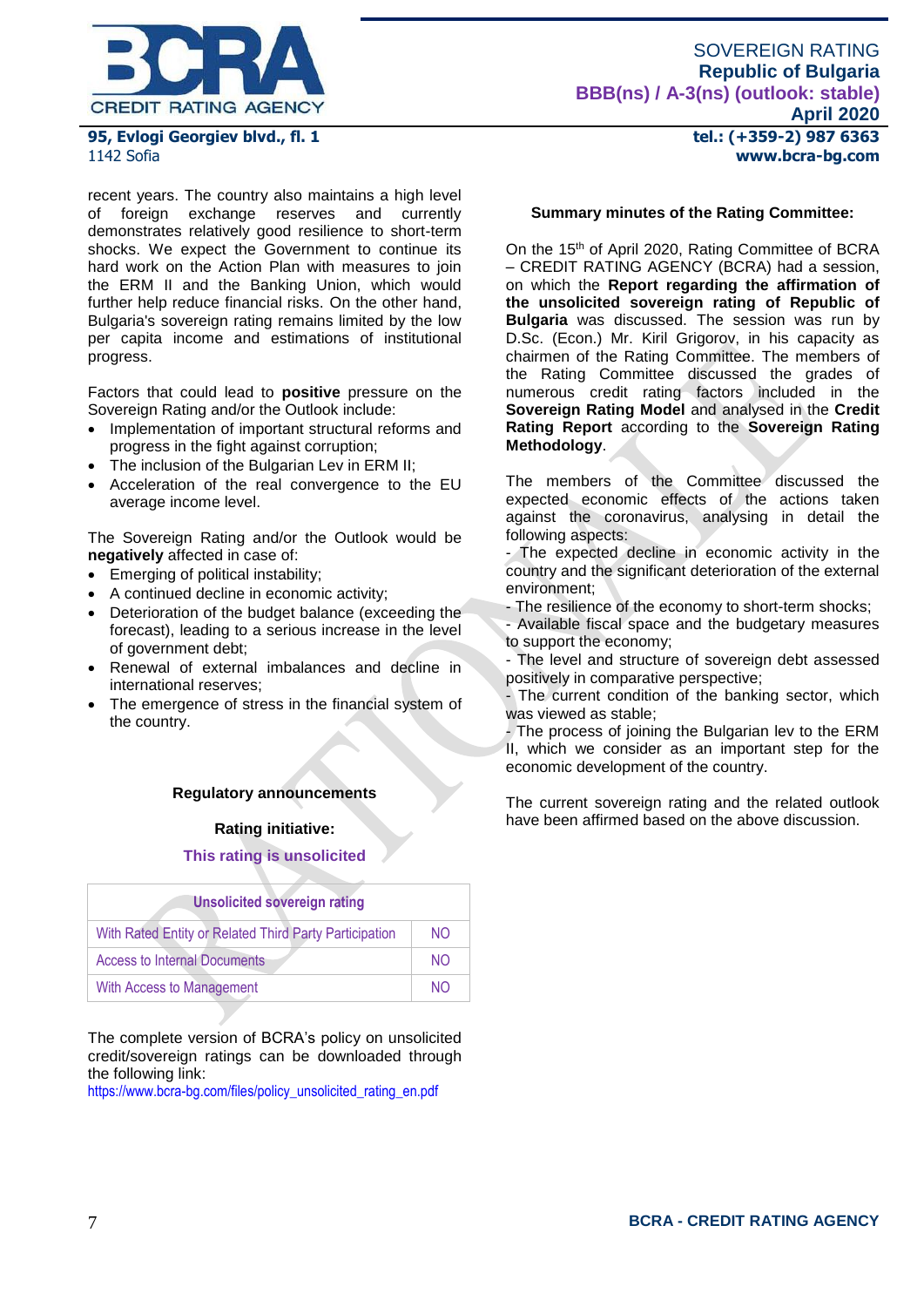

# **Main macroeconomic indicators:**

| <b>Republic of Bulgaria</b>                             |          |          | Developing economy <sup>1</sup> |          |          |  |
|---------------------------------------------------------|----------|----------|---------------------------------|----------|----------|--|
| <b>MAIN MACROECONOMIC INDICATORS</b>                    |          |          |                                 |          |          |  |
| Indicator                                               | 2019     | 2018     | 2017                            | 2016     | 2015     |  |
| Gross domestic product (million BGN)                    | 118 669  | 109 695  | 102 308                         | 95 092   | 89 333   |  |
| Final consumption (million BGN)                         | 91 476   | 83 529   | 77 524                          | 72 302   | 69 669   |  |
| Gross capital formation (million BGN)                   | 23 129   | 23 3 28  | 20 349                          | 18 081   | 18810    |  |
| Exports of goods and services (million BGN)             | 75 442   | 72 245   | 68 857                          | 60 926   | 57 165   |  |
| Imports of goods and services (million BGN)             | 71 378   | 69 40 8  | 64 421                          | 56 217   | 56 311   |  |
| GDP (annual real growth rate, %)                        | 3.4      | 3.1      | 3.5                             | 3.8      | 4.0      |  |
| GDP per capita <sup>2</sup> (BGN)                       | 16 970   | 15 610   | 14 460                          | 13 340   | 12 450   |  |
| Average monthly wages and salaries (BGN)                | 1 2 7 4  | 1 1 4 6  | 1 0 3 7                         | 948      | 878      |  |
| Unemployment rate <sup>3</sup> (population aged 15+; %) | 4.2      | 5.2      | 6.2                             | 7.6      | 9.1      |  |
| HICP - annual average rate of change (%)                | 2.5      | 2.6      | 1.2                             | $-1.3$   | $-1.1$   |  |
| Exchange rate BGN / EUR                                 | 1.96     | 1.96     | 1.96                            | 1.96     | 1.96     |  |
| Exchange rate BGN / USD                                 | 1.75     | 1.66     | 1.74                            | 1.77     | 1.76     |  |
| <b>EXTERNAL SECTOR</b>                                  |          |          |                                 |          |          |  |
| in million EUR                                          | 2019     | 2018     | 2017                            | 2016     | 2015     |  |
| Current account                                         | 2452     | 774      | 1825                            | 1551     | 55       |  |
| <b>Trade balance</b>                                    | $-1686$  | $-1858$  | $-766$                          | $-984$   | $-2622$  |  |
| Services                                                | 3764     | 3 3 2 6  | 3 0 5 3                         | 3 4 1 0  | 3 0 8 1  |  |
| Primary income                                          | $-1680$  | $-2489$  | $-2316$                         | $-2460$  | $-2044$  |  |
| Secondary income                                        | 2055     | 1795     | 1854                            | 1585     | 1640     |  |
| Capital account                                         | 891      | 602      | 530                             | 1071     | 1 4 2 2  |  |
| Foreign direct investment <sup>4</sup>                  | 1 0 9 2  | 1028     | 1619                            | 927      | 2 0 0 1  |  |
| Gross external debt                                     | 34 071   | 33 802   | 33 852                          | 34 221   | 33 4 93  |  |
| International investment position, net                  | $-19193$ | $-20662$ | $-22636$                        | $-23289$ | $-28235$ |  |
| BNB reserve assets <sup>5</sup>                         | 24 836   | 25 072   | 23 662                          | 23 899   | 20 28 5  |  |
| % of GDP                                                |          |          |                                 |          |          |  |
| Current account                                         | 4.0      | 1.4      | 3.5                             | 3.2      | 0.1      |  |
| Trade balance                                           | $-2.8$   | $-3.3$   | $-1.5$                          | $-2.0$   | $-5.7$   |  |
| Services                                                | 6.2      | 5.9      | 5.8                             | 7.0      | 6.7      |  |
| Primary income                                          | $-2.8$   | $-4.4$   | $-4.4$                          | $-5.1$   | $-4.5$   |  |
| Secondary income                                        | 3.4      | 3.2      | 3.5                             | 3.3      | 3.6      |  |
| Capital account                                         | 1.5      | 1.1      | 1.0                             | 2.2      | 3.1      |  |
| Foreign direct investment <sup>4</sup>                  | 1.8      | 1.8      | 3.1                             | 1.9      | 4.4      |  |
| Gross external debt                                     | 56.2     | 60.3     | 64.7                            | 70.4     | 73.3     |  |
| International investment position, net                  | $-31.6$  | $-36.8$  | $-43.3$                         | $-47.9$  | $-61.8$  |  |
| BNB reserve assets <sup>5</sup>                         | 40.9     | 44.7     | 45.2                            | 49.2     | 44.4     |  |